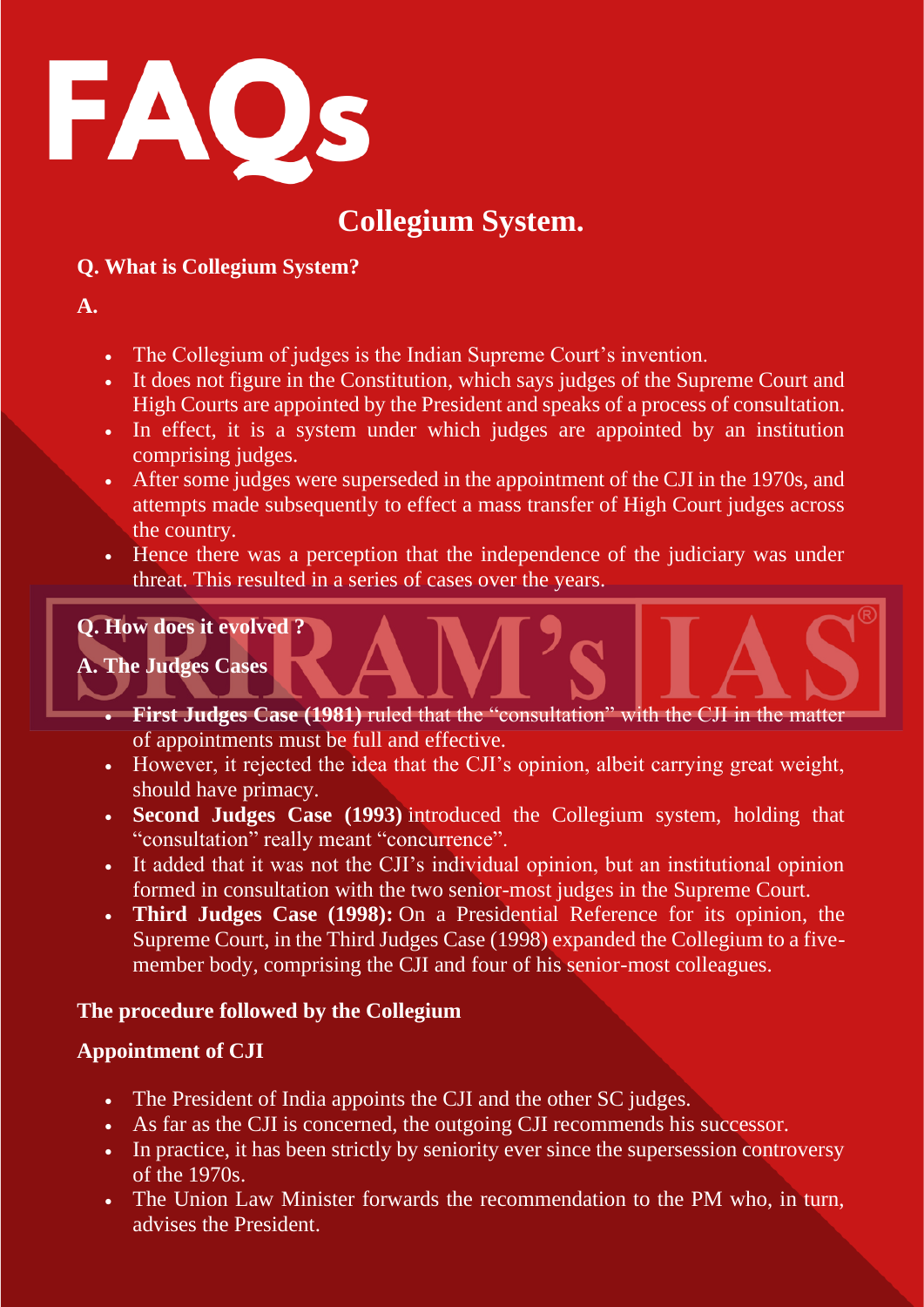

#### **Other SC Judges**

- For other judges of the top court, the proposal is initiated by the CJI.
- The CJI consults the rest of the Collegium members, as well as the senior-most judge of the court hailing from the High Court to which the recommended person belongs.
- The consultees must record their opinions in writing and it should form part of the file.
- The Collegium sends the recommendation to the Law Minister, who forwards it to the Prime Minister to advise the President.

# **For High Courts**

- The CJs of High Courts are appointed as per the policy of having Chief Justices from outside the respective States. The Collegium takes the call on the elevation.
- High Court judges are recommended by a Collegium comprising the CJI and two senior-most judges.
- The proposal, however, is initiated by the Chief Justice of the High Court concerned in consultation with two senior-most colleagues.
- The recommendation is sent to the Chief Minister, who advises the Governor to send the proposal to the Union Law Minister.

# **Q. Does the Collegium recommend transfers too?**

**A.**

- Yes, the Collegium also recommends the transfer of Chief Justices and other judges.
- Article 222 of the Constitution provides for the transfer of a judge from one High Court to another.
- When a CJ is transferred, a replacement must also be simultaneously found for the High Court concerned. There can be an acting CJ in a High Court for not more than a month.
- In matters of transfers, the opinion of the CJI "is determinative", and the consent of the judge concerned is not required.
- However, the CJI should take into account the views of the CJ of the High Court concerned and the views of one or more SC judges who are in a position to do so.
- All transfers must be made in the public interest, that is, "for the betterment of the administration of justice".